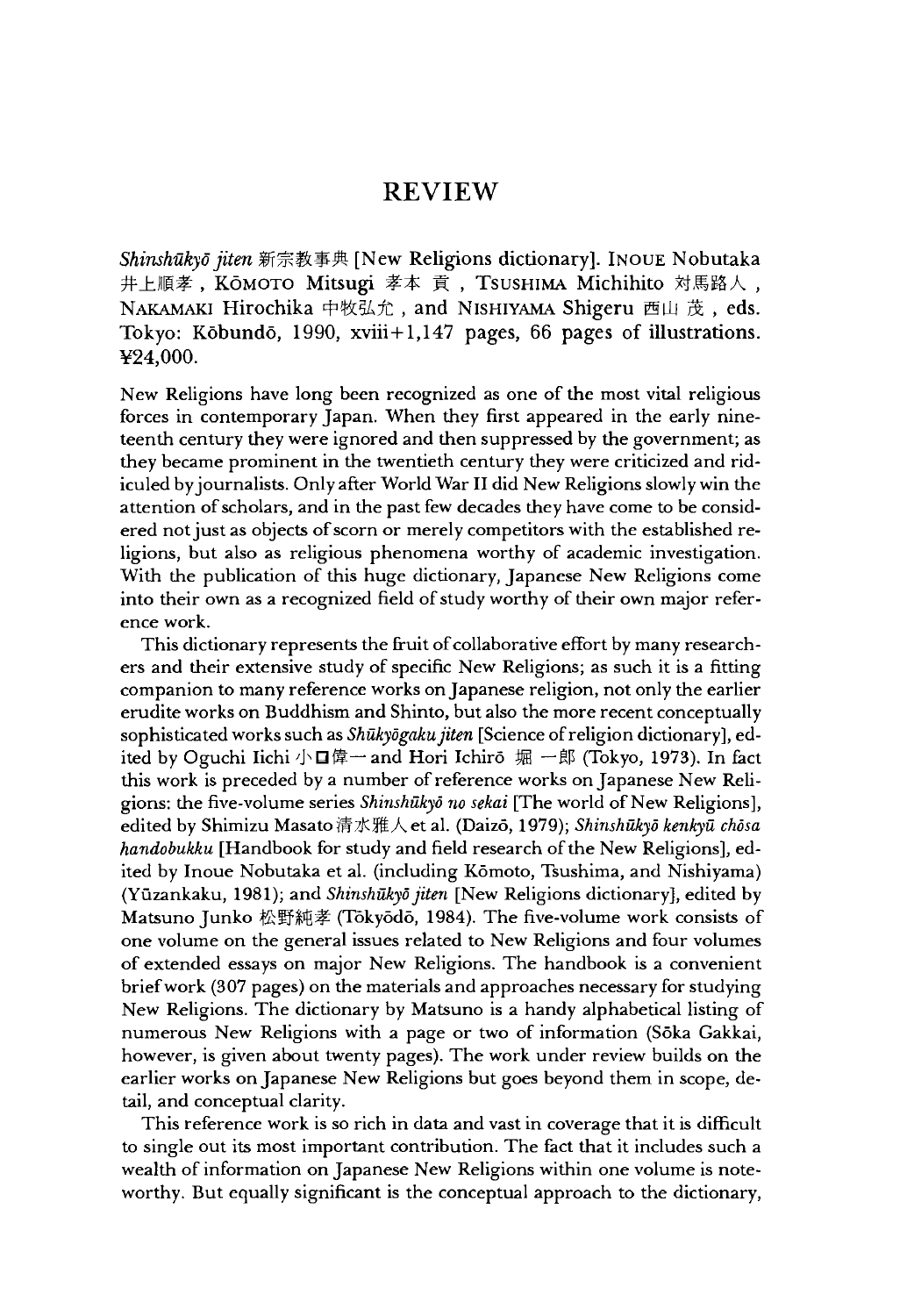which combines the best features of topical introductions to general issues and alphabetical listing of individual New Religions. More than half of the book is devoted to topical approaches under eight chapter headings

- I. Origin and Development
- II. Founders
- III. Religious Groups
- IV. Teaching and Thought
- V. Practice
- VI. Facilities
- VII. New Religions and Society
- VIII. New Religions and Other Cultures.

The first chapter carefully discusses the terms for New Religions and their definition as well as chronological considerations of the development and influence patterns within various New Religions. Subsequent chapters first introduce the general topic and then take up the topic by reference to specific New Religions. For example, the second chapter deals with the term for founder (kyōso), its significance and special features within Japanese religion in general and New Religions in particular; then founders are treated in seven major religions and the related subject of "successors" is treated in seven New Religions. Other chapters follow this same pattern of general introduction and case study, referring to many New Religions.

The smaller portion (slightly under half) of the work consists of a ninth chapter on "Materials," listing more than three hundred New Religions alphabetically and providing a page or two of key information such as address, phone number, founder, number of believers and leaders, and also a brief history. This section provides succinct and easily retrieved "quick reference" facts. (This section is comparable to the Micropaedia volumes of *Encyclopaedia Britannica.)* By utilizing both a topical/conceptual approach with specific examples, as well as the standard alphabetical listing (by new religion), this dictionary combines the best of two worlds: easy access to basic information, and in-depth analysis of topics with numerous case studies. Three separate indexes —for individual items, religious groups, and historical persons—simplify the task of finding information within the first eight chapters.

The indexes are but one example of the elaborate apparatus that makes this dictionary a visual treat as well as a mine of information. The work opens with sumptuous color photographs of activities of major New Religions, and the text is graced with abundant black-and-white photographs of historic and contemporary events. Most chapters feature a number of charts or diagrams. For example, chapter 1 includes a general chart of derivation of independent religious groups, and then follows with a number of charts of the "lineage" of movements in turn derived from these groups (such as the many New Religions developing out of Tenrikyō). The Reiyūkai lineage chart occupying the whole of page 83, shows the several dozen movements that seceded from Reiyūkai by their year of separation and founder. This is the kind of detail that can be grasped better visually by means of a chart than through a written text. Excellent charts are also used to illustrate the organizational structure of reli